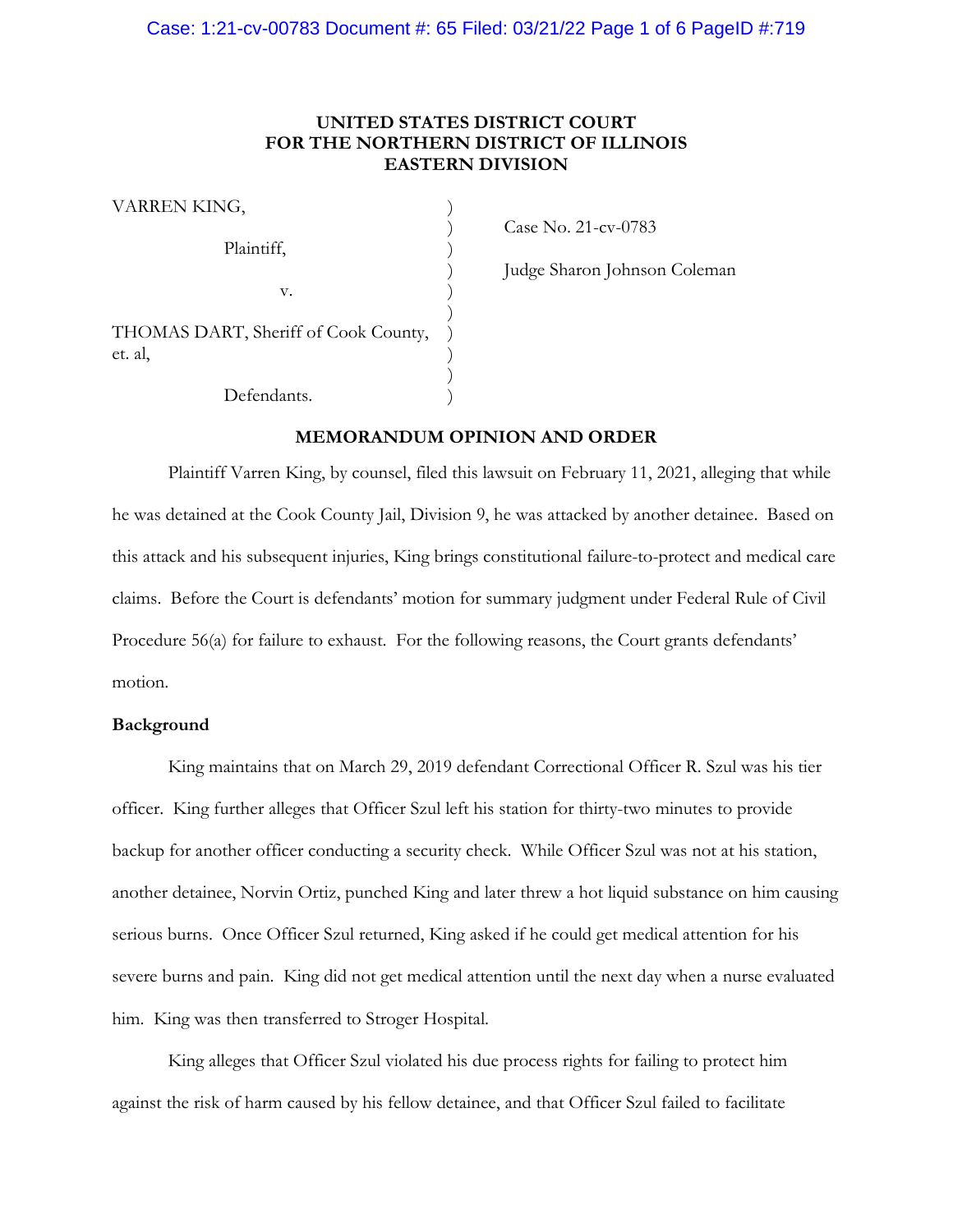#### Case: 1:21-cv-00783 Document #: 65 Filed: 03/21/22 Page 2 of 6 PageID #:720

medical help on his behalf. King also brings a claim against defendant Sherriff Dart in his official capacity based on an alleged widespread practice concerning tier officers leaving their tiers to conduct security checks and that this practice was the moving force behind his constitutional injuries under *Monell v. Department of Social Servs. of New York*, 436 U.S. 658, 98 S.Ct. 2018, 56 L.Ed.2d 611 (1978).

### **Legal Standard**

Summary judgment is appropriate "if the movant shows that there is no genuine dispute as to any material fact and the movant is entitled to judgment as a matter of law." Fed.R.Civ.P. 56(a); *see also Celotex Corp. v. Catrett*, 477 U.S. 317, 322-23, 106 S.Ct. 2548, 91 L.Ed.2d 265 (1986). A genuine dispute as to any material fact exists if "the evidence is such that a reasonable jury could return a verdict for the nonmoving party." *Anderson v. Liberty Lobby, Inc*., 477 U.S. 242, 248, 106 S. Ct. 2505, 2510, 91 L.Ed. 2d 202 (1986). When determining whether a genuine dispute as to any material fact exists, the Court must view the evidence and draw all reasonable inferences in favor of the nonmoving party. *Id*. at 255; *Lovelace v. Gibson,* 21 F.4th 481, 483 (7th Cir. 2021). After "a properly supported motion for summary judgment is made, the adverse party 'must set forth specific facts showing that there is a genuine issue for trial.'" *Anderson*, 477 U.S. at 255 (citation omitted).

## **Discussion**

In the present motion, defendants assert King did not exhaust his claims as required by the Prison Litigation Reform Act ("PLRA"). *See* 42 U.S.C. § 1997e(a). "There is no question that exhaustion is mandatory under the PLRA and that unexhausted claims cannot be brought in court." *Jones v. Bock*, 549 U.S. 199, 211, 127 S.Ct. 910, 166 L.Ed.2d 798 (2007). The Seventh Circuit takes a strict approach to exhaustion requiring inmates to comply with the administrative grievance process established by their correctional institution, in this case, the Cook County Department of Corrections ("CCDOC"). *See Wilborn v. Ealey,* 881 F.3d 998, 1004 (7th Cir. 2018).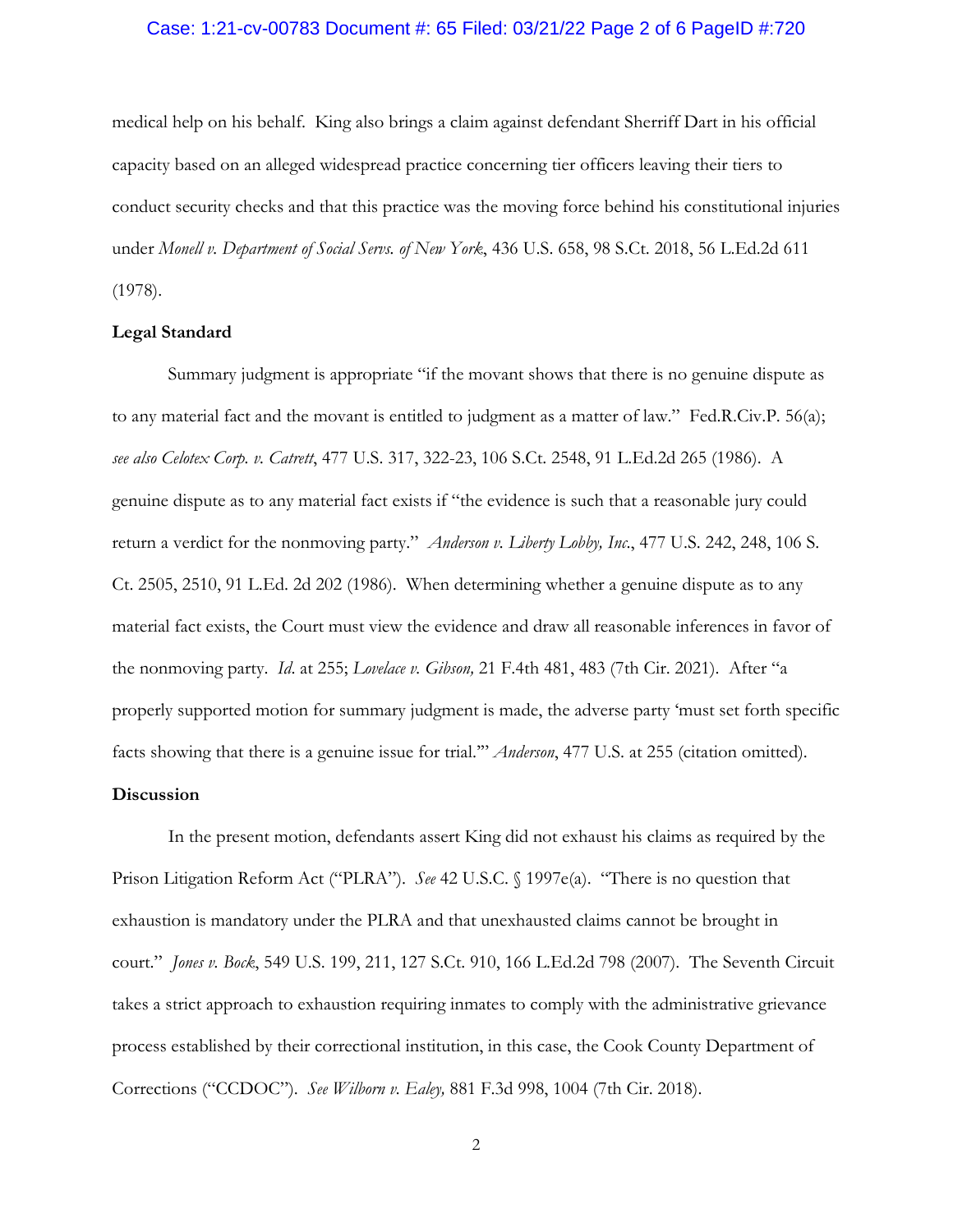#### Case: 1:21-cv-00783 Document #: 65 Filed: 03/21/22 Page 3 of 6 PageID #:721

The CCDOC has a formal grievance processes set forth in its Inmate Information Handbook that directs an aggrieved detainee to file an internal grievance within 15 days of the triggering event. According to the Inmate Information Handbook, which King signed and received upon his detention at the CCDOC, the detainee must use the Inmate Grievance Form on which he is required to include the specific date, location, and time of the incident. After receiving a written response to the grievance, if the detainee is dissatisfied with the response, he must file an appeal by signing and returning the appeal portion of the grievance form within 15 days to exhaust his administrative remedies. The language regarding the appeals process is located on the grievance response form and in the Inmate Information Handbook.

The record shows that King filed grievance number 201903350 on April 2, 2019 coded 080—Failure to Protect. In his grievance, King explained that another detainee threw a punch at him and then later threw boiling hot coffee on him. King also wrote: "This grievance is about Failure to Protect under CCDOC Policy." On April 2, 2019, an inmate services supervisor responded to grievance number 201903350 by referring the grievance to the Office of Professional Review ("OPR"). The OPR is a department within the Sheriff's Office that investigates allegations of employee misconduct. *See Consolino v. Towne*, 872 F.3d 825, 828 (7th Cir. 2017).

As part of the OPR investigation, Deputy Sheriff Felix Hernandez interviewed King on April 10, 2019. That same day, King initialed and signed an OPR "Detainee/Complainant Notification" form, which stated: "I understand that if I do not file a complaint register within 10 days that OPR will close the investigation: however, I have been informed that I have an option to file the complaint register at a later time." King never filed a complaint register.

King did not appeal the April 2, 2019 response he received to grievance number 201903350 within 15 days required by CCDOC's exhaustion procedure nor did he file a complaint register with the OPR or appeal from the closure of the OPR investigation. On May 29, 2019, Sheriff Hernandez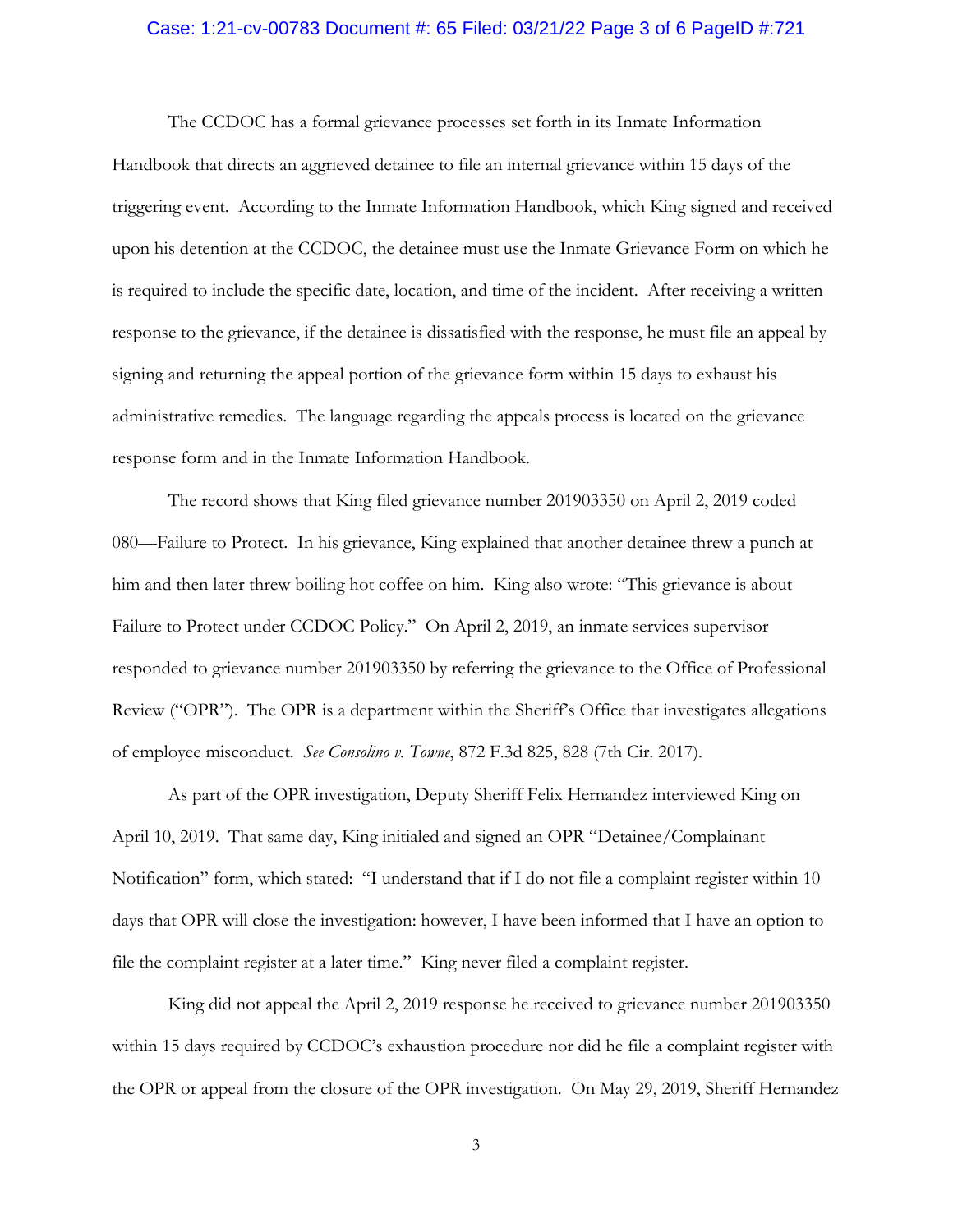#### Case: 1:21-cv-00783 Document #: 65 Filed: 03/21/22 Page 4 of 6 PageID #:722

recommended closing the OPR investigation. Closure of the OPR investigation was then approved by OPR Director Miriam Rentas that same day. Accordingly, King has not exhausted his failure-toprotect claim.

In response, King maintains that the closure of the OPR investigation on May 29, 2019 did not signal the end of the investigation. Instead, King asserts that an OPR file is not closed until its completed a command channel review process, including a review by the undersheriff. King's argument raises the question of whether an OPR investigation, which is an internal affairs investigation, is part of the required CCDOC grievance procedure. It is not. *See Bowers v. Dart*, 1 F.4th 513, 519 (7th Cir. 2021); *Pavey v. Conley*, 663 F.3d 899, 905 (7th Cir. 2011). Accordingly, if a detainee is dissatisfied with the decision to pass his grievance on to the OPR, he must file an administrative appeal. *See Worthem v. Boyle*, 404 Fed. Appx. 45, 46 (7th Cir. 2010). In any event, because King never appealed the response to his April 2, 2019 grievance nor the OPR's conclusion, he has not exhausted his failure-to-protect claim. *Hacker v. Dart*, No. 17-cv-4282, 2021 WL 4355377, at \*10 (N.D. Ill. Sept. 24, 2021) (Seeger, J.) ("The existence of an OPR investigation does not eliminate the need to appeal at all."). Lastly, King's reliance on dicta arguing that there was no "adverse decision" to appeal is unfounded because the CCDOC's grievance procedures do not require any such "adverse decision," but instead explain that a detainee's dissatisfaction with a grievance response is appealable. The Court grants this aspect of defendants' summary judgment motion.

Next, on April 2, 2019, King filed grievance number 201903351 coded 200—Medical Treatment, in which he stated that he did not get medical attention for his third degree burn resulting from the March 29, 2019 incident. He further stated: "Medical Staff are liable by not attending to my medical needs." On April 4, 2019, a CCDOC nurse responded to King's grievance explaining the record revealed that he had been taken to Cermak Urgent Care Clinic and then

4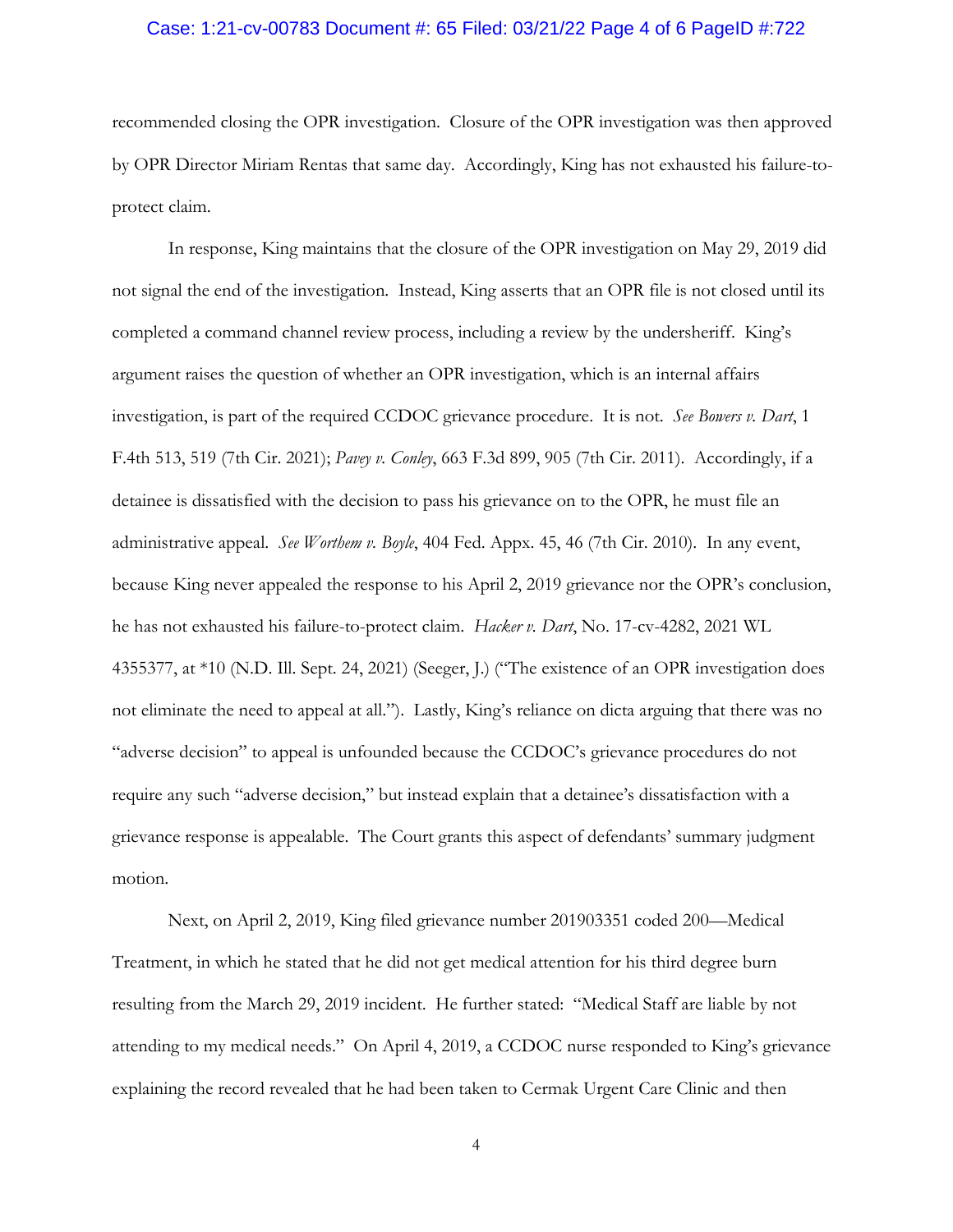#### Case: 1:21-cv-00783 Document #: 65 Filed: 03/21/22 Page 5 of 6 PageID #:723

transferred to Stroger Hospital the day after the incident. King appealed this response on April 8, 2019 stating he was not satisfied by the response because he had not received medical care until 24 hours after the incident.

Here, defendants argue King has not exhausted his medical care claim because although he grieves the conduct of the "medical staff," he fails to name, identify, or describe the correctional employee(s) who provided inadequate medical attention. *See Roberts v. Neal*, 745 F.3d 232, 235-36 (7th Cir. 2014). In other words, defendants point out a "disconnect between the grievance and complaint" because Officer Szul, a correctional officer who is not medical staff, was not mentioned or identified in the grievance, as he was in King's complaint. *See Bowers*, 1 F.4th at 517.

In his complaint, King alleges that he told Officer Szul that he needed medical attention for his severe burns on March 29, 2019, and that Officer Szul failed to facilitate medical attention at that time. King also alleges in his complaint that Officer Szul's refusal to facilitate medical attention caused him to suffer unnecessary pain. These allegations, however, are not in King's grievance number 201903351 for medical treatment. Rather, King stated as follows:

On 3-30-2019 around 8:00 a.m. to 11:00 p.m. Sgt. Heinz came and recorded me about the incident that happened on 3-29-2019 with inmate Ortiz. Sgt. Heinz and CCDOC staff [took] me to Stronger Hospital [because] of the incident that occurred on 3-29-2019. For 24 hours I did not receive any medical attention for the third degree burn on my left side face and left side shoulder. Medical staff are liable by not attending to my medical needs.

Under these circumstances, King has not exhausted his medical care claim because his grievance number 201903351 did not give the CCDOC a fair opportunity to address his claim against Officer Szul before King filed this lawsuit. *See Pyles v. Nwaobasi*, 829 F.3d 860, 867 (7th Cir. 2016) ("The purpose of the exhaustion requirement is to ensure that prisons have 'a fair opportunity to correct their own errors' through the grievance process.") (citation omitted). Simply put, the "exhaustion requirement protects the prison's administrative authority by giving it an opportunity to correct its own mistakes before suit is filed against it in federal court." *Schillinger v. Kiley*, 954 F.3d